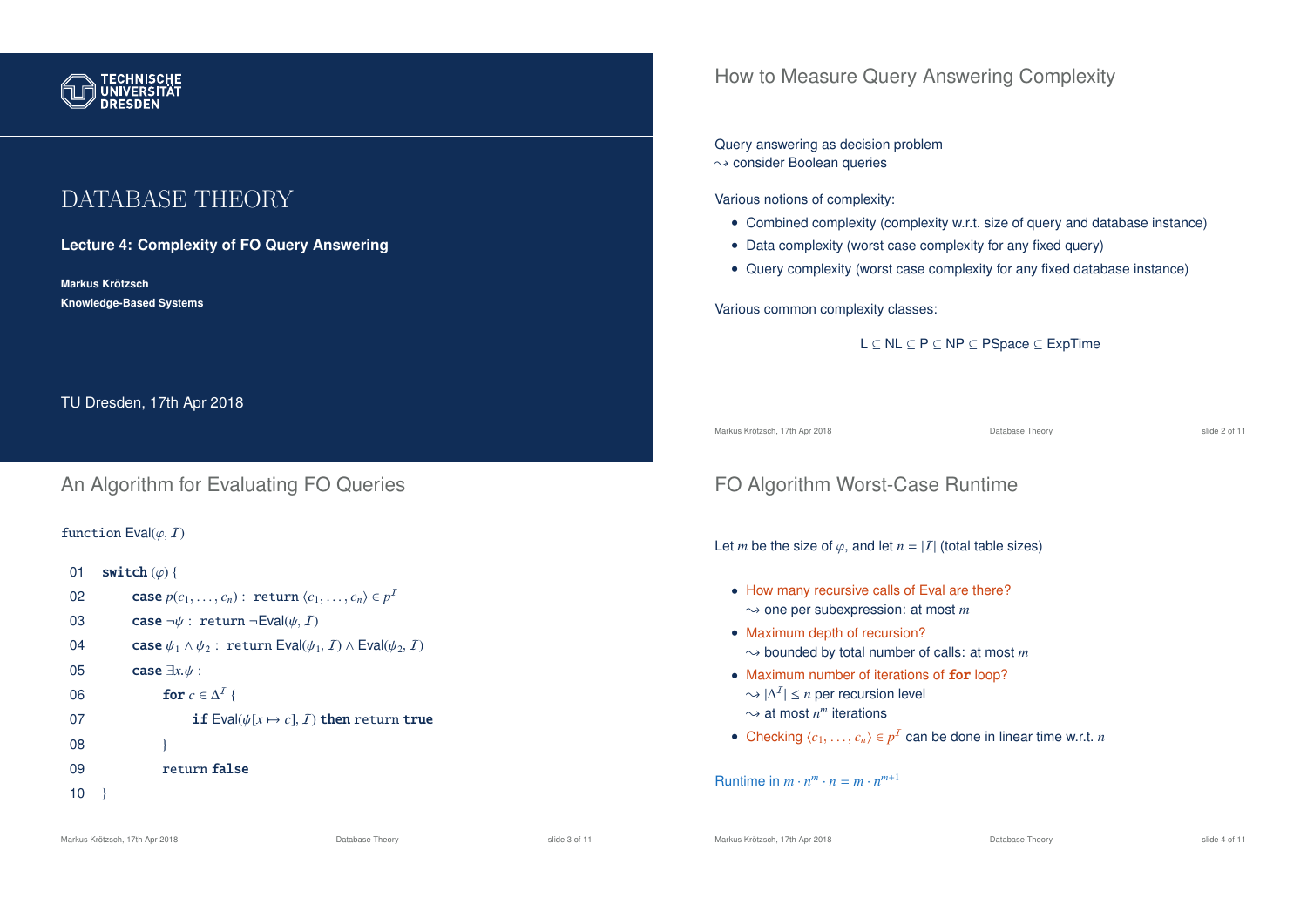### Time Complexity of FO Algorithm

Let *m* be the size of  $\varphi$ , and let  $n = |I|$  (total table sizes)

### Runtime in  $m \cdot n^{m+1}$

#### **Time complexity of FO query evaluation**

- Combined complexity: in ExpTime
- Data complexity (*m* is constant): in P
- Query complexity (*n* is constant): in ExpTime

### FO Algorithm Worst-Case Memory Usage

We can get better complexity bounds by looking at memory

Let *m* be the size of  $\varphi$ , and let  $n = |I|$  (total table sizes)

- For each (recursive) call, store pointer to current subexpression of ϕ: log *m*
- For each variable in  $\varphi$  (at most *m*), store current constant assignment (as a pointer):  $m \cdot \log n$
- Checking  $\langle c_1, \ldots, c_n \rangle \in p^I$  can be done in logarithmic space w.r.t. *n*

Memory in  $m \log m + m \log n + \log n = m \log m + (m + 1) \log n$ 

| Markus Krötzsch, 17th Apr 2018                                                                                                                                                       | Database Theory | slide 5 of 11 | Markus Krötzsch, 17th Apr 2018                                                                                                                                                                                                                                                                                                                                                                                                                     | Database Theory | slide 6 of 11 |
|--------------------------------------------------------------------------------------------------------------------------------------------------------------------------------------|-----------------|---------------|----------------------------------------------------------------------------------------------------------------------------------------------------------------------------------------------------------------------------------------------------------------------------------------------------------------------------------------------------------------------------------------------------------------------------------------------------|-----------------|---------------|
| Space Complexity of FO Algorithm                                                                                                                                                     |                 |               | <b>FO Combined Complexity</b>                                                                                                                                                                                                                                                                                                                                                                                                                      |                 |               |
| Let <i>m</i> be the size of $\varphi$ , and let $n =  I $ (total table sizes)<br>Memory in $m \log m + (m + 1) \log n$                                                               |                 |               | The algorithm shows that FO query evaluation is in PSpace.<br>Is this the best we can get?<br><b>Hardness proof:</b> reduce a known PSpace-hard problem to FO query evaluation<br>$\sim$ QBF satisfiability                                                                                                                                                                                                                                        |                 |               |
| Space complexity of FO query evaluation<br>• Combined complexity: in PSpace<br>• Data complexity $(m \text{ is constant})$ : in L<br>• Query complexity $(n$ is constant): in PSpace |                 |               | Let $Q_1X_1 \cdot Q_2X_2 \cdots Q_nX_n \cdot \varphi[X_1, \ldots, X_n]$ be a QBF (with $Q_i \in \{\forall, \exists\}\$ )<br>• Database instance <i>I</i> with $\Delta^I = \{0, 1\}$<br>• One table with one row: true(1)<br>• Transform input QBF into Boolean FO query<br>$Q_1x_1 Q_2x_2 \cdots Q_nx_n \varphi[X_1 \mapsto \text{true}(x_1) \ldots X_n \mapsto \text{true}(x_n)]$<br>It is easy to check that this yields the required reduction. |                 | $\Box$        |